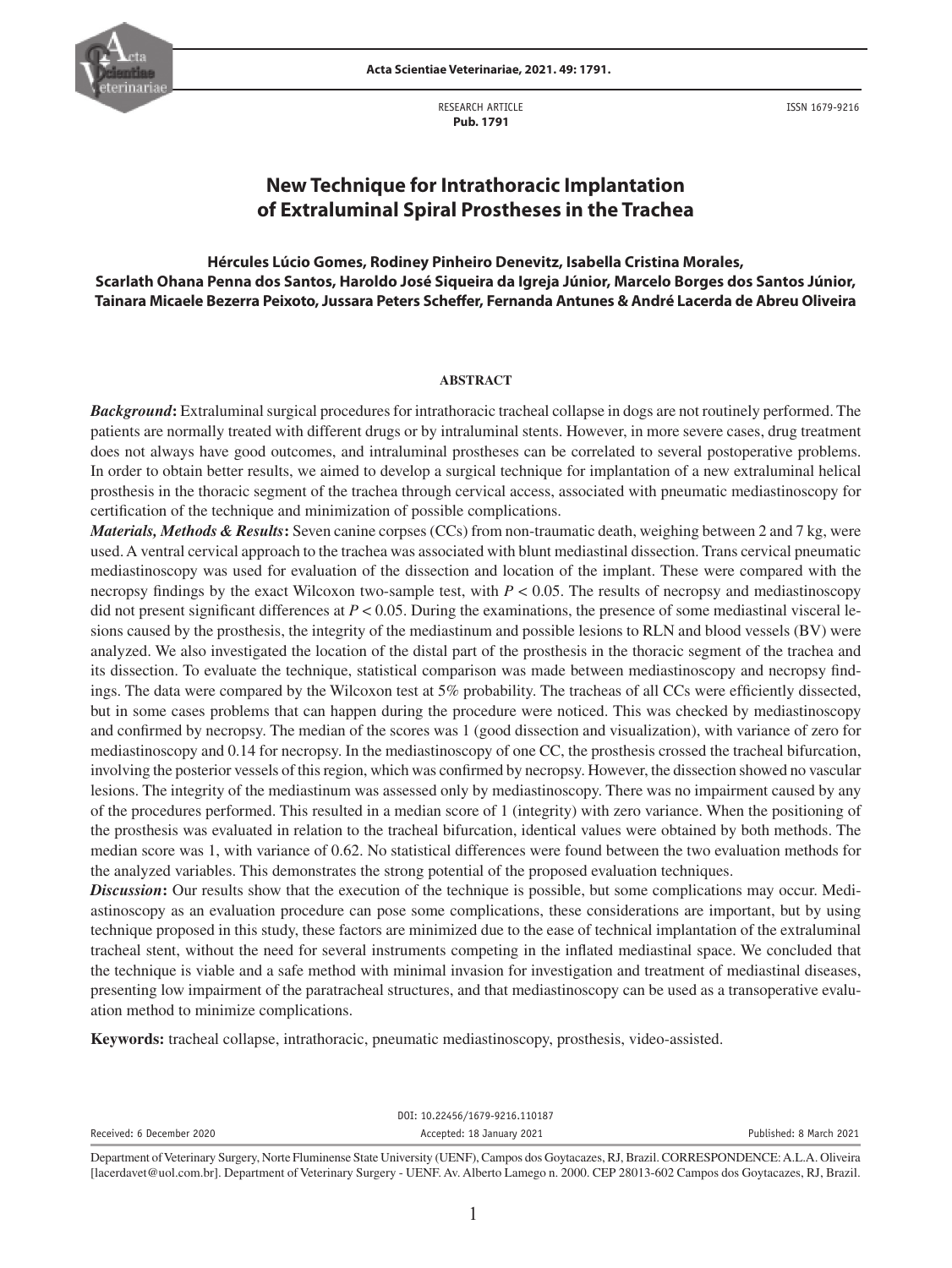## **INTRODUCTION**

Tracheal collapse (TC) is a chronic progressive respiratory disease characterized by dorsoventral flattening of the trachea due to the weakening of the cartilaginous rings and widening of the tracheal muscle, which can occur in the cervical, thoracic and cervicothoracic portion. It is a common disease in adult dogs, especially small breed dogs [12,13]. Clinical signs of TC include respiratory problems, such as dry and severe cough ("goose honk" cough), raspy breathing, and occasionally dyspneic episodes and cyanosis [13] which can lead to death from airway obstruction in severe and progressive cases [12].

Dogs with TC are initially treated with a combination of medicines, to control clinical signs and maintain quality of life. Currently, implantation of intraluminal or extraluminal stents of nitinol are the most common surgical techniques used for treatment. However, different complications have been reported, such as inflammatory process at the implantation site and tracheitis, granuloma formation, stent fracture or migration, and organ perforation [9,14,15] and iatrogenic laryngeal paralysis in the immediate postoperative period [1,3,14,15], respectively.

The intrathoracic approach for extraluminal correction is not easily performed [4,5] and it is correlated with high mortality and morbidity. We aimed to develop a surgical technique for implantation of a new extraluminal helical prosthesis in the thoracic segment of the trachea through cervical access, associated with pneumatic mediastinoscopy for certification of the technique and minimization of possible complications by applying the prosthesis without a thoracotomy approach.

## **MATERIALS AND METHODS**

## *Experimental animal selection*

Seven canine corpses (CCs) from nontraumatic death, weighing between 2 and 7 kg, were used. Of these, 4 were males and 3 were females. They presented variable ages, as estimated by dental characteristics, classified as 3 juveniles, 2 adults and 2 elderly dogs.

# *Experimental design and surgical technique*

The CCs were prepared to undergo the operative technique and intubated with an endotracheal tube, and then placed in dorsal decubitus with anterior limbs drawn caudally and positioned parallel to the thorax

wall. A foam pad was placed below the dorsal cervical region and a bandage kept the muzzle parallel to the operating table, which provided a slight cervical ventroflexion, facilitating tracheal exposure.

A medial incision was made in the ventral region of the neck. With curved Metzenbaum scissors, the subcutaneous tissue and the medial raphe of the sternohyoid muscles were divided and the segments were moved away with two self-static Gelpi retractors, positioned in the proximal and distal portions of the neck, to expose the trachea.

After tracheal identification, two 2-0 nylon stay sutures were placed around a cranial tracheal ring to facilitate tracheal cranial traction. Then peritracheal tissue was dissected, forming a tunnel around trachea, and the trachea was raised with a Kelly clamp on its dorsal surface, facilitating dissection throughout the cervical portion. On its caudal portion, the surgeon used a Kelly clamp to perform blunt digital dissection of the thoracic trachea through the cranial mediastinum.

After dissection of the trachea, mediastinoscopy was performed with a 10 mm diameter rigid endoscope and a pneumomediastinum was created by carbon dioxide insufflation (4 mmHg), which confirmed the quality of the tracheal dissection and enabled visualization of the tracheal bifurcation, making it possible to locate some segments that needed additional dissection.

A helicoidal nitinol prosthesis was positioned externally along the cervical trachea and rotational movement was performed in order to fit it all around the trachea. After implantation, the prosthesis was directed to the tracheal bifurcation with cranial sliding helicoidal movements to its caudal position. Prosthesis guidance was performed by the surgeon with his finger, who by synesthesia tried to properly locate the prosthesis near the tracheal bifurcation. At the end of the positioning, 2 simple perforating stitches were performed with 3-0 polypropylene thread to affix the implant to the trachea.

After prosthesis fixation, another mediastinoscopy was performed. This aimed to identify possible complications during implantation of the prosthesis, such as recurrent laryngeal nerve (RLN) lesions, mediastinal rupture, vascular lesions, incarceration of the esophagus or other peri-tracheal anatomical structures, as well as to confirm the positioning of the prosthesis in relation to the tracheal bifurcation.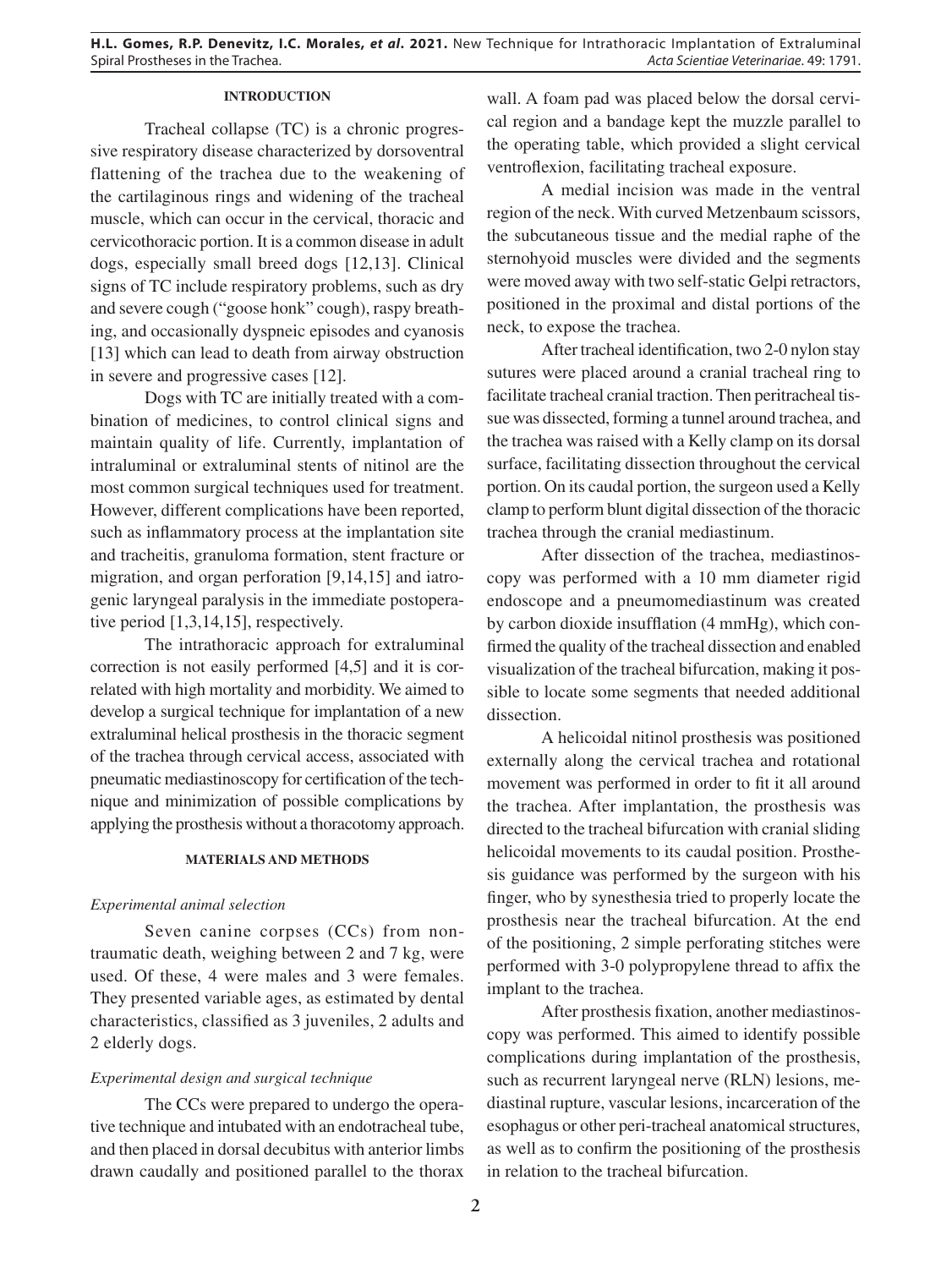**H.L. Gomes, R.P. Denevitz, I.C. Morales,** *et al***. 2021.** New Technique for Intrathoracic Implantation of Extraluminal Spiral Prostheses in the Trachea. *Acta Scientiae Veterinariae*. 49: 1791.

# *Scores determination*

In order to evaluate the surgical technique, mediastinoscopy findings were compared to necropsy. For each analyzed variable, a numerical value of 1 or 2 was assigned, according to Table 1.

Seven variables were analyzed in relation to possible changes during the technique's performance, scoring 1 for presence and scoring 2 for absence: (1) trachea isolation along the path to the bifurcation without traumatic injuries during dissection; (2) injury and/ or imprisonment of the RLN by the prosthesis or dissection; (3) traumatic esophageal injury of perforation or imprisonment by the prosthesis; (4) vascular injury in the mediastinal space with involvement (rupture or imprisonment by the prosthesis) of any peri-tracheal vein or artery; (5) proper identification of tracheal bifurcation after digital mediastinal dissection; (6) mediastinal integrity during dissection and implantation of the prosthesis; and the location of the prosthesis in the tracheal bifurcation.

## *Statistical analysis*

All variables were statistically compared by the exact Wilcoxon two-sample test. For this, PROC NPAR1WAY was used with medians and interquartile intervals. The results were considered significant with  $P < 0.05$ .

| Table 1. Variables investigated in mediastinoscopy and necropsy, which |
|------------------------------------------------------------------------|
| were classified as present or absent with scores 1 or 2 respectively.  |

| Variable               | Classification                   | Score                       |
|------------------------|----------------------------------|-----------------------------|
| Tracheal visualization | Present                          | 1                           |
|                        | Absent                           | $\overline{c}$              |
|                        | Present                          | 1                           |
| RLN injury             | Absent                           | $\overline{c}$              |
| Traumatic esophageal   | Present                          | 1                           |
| injury                 | Absent                           | $\overline{c}$              |
|                        | Present                          | 1                           |
| Vascular injury        | Absent                           | $\overline{c}$              |
| Tracheal bifurcation   | Present                          | 1                           |
| visualization          | Absent                           | 2                           |
|                        | Present                          | 1                           |
| Mediastinal integrity  | Absent                           | $\overline{c}$              |
|                        | At bifurcation                   | 1                           |
| Location of prosthesis | Cranial or caudal to bifurcation | $\mathcal{D}_{\mathcal{L}}$ |

#### **RESULTS**

The results of necropsy and mediastinoscopy did not present significant differences at *P* < 0.05. During the examinations, the presence of some mediastinal visceral lesions caused by the prosthesis, the integrity of the mediastinum and possible lesions to RLN and blood vessels (BV) were analyzed. We also investigated the location of the distal part of the prosthesis in the thoracic segment of the trachea and its dissection.

During the dissection, no difficulty was found in performing the technique. In some CCs there was some difficulty in the progression of the prosthesis through cranial mediastinum. This fact did not make prosthesis implantation impossible, which was verified by the two evaluation methods.

The nonparametric data of this experiment are organized in Table 2. The median, first quartile (Q1), third quartile (Q3), interquartile range (IQR), variance and number of specimens in which there were lesions were calculated. The last was expressed in number (n) and percentage (%). To evaluate the technique, statistical comparison was made between mediastinoscopy and necropsy findings. The data were compared by the Wilcoxon test at 5% probability. The median and interquartile ranges for the nonparametric evaluations are shown in Table 3.

The tracheas of all CCs were efficiently dissected, but in some cases problems that can happen during the procedure were noticed. This was checked by mediastinoscopy and confirmed by necropsy. The median of the scores was 1 (good dissection and visualization), with variance of zero for mediastinoscopy and 0.14 for necropsy. Two CCs had RLN involvement, with a median score of 2 (no nerve damage), with variance of 0.24 for the two methods used. In the evaluation of the blood vessels, the two methods had the same median value of 2 (absence of vascular involvement) and variance of 0.14 in mediastinoscopy, whereas by necropsy the variance was zero.

In the mediastinoscopy of one CC, the prosthesis crossed the tracheal bifurcation, involving the posterior vessels of this region, which was confirmed by necropsy. However, the dissection showed no vascular lesions. The integrity of the mediastinum was assessed only by mediastinoscopy. There was no impairment caused by any of the procedures performed. This resulted in a median score of 1 (integrity) with zero variance.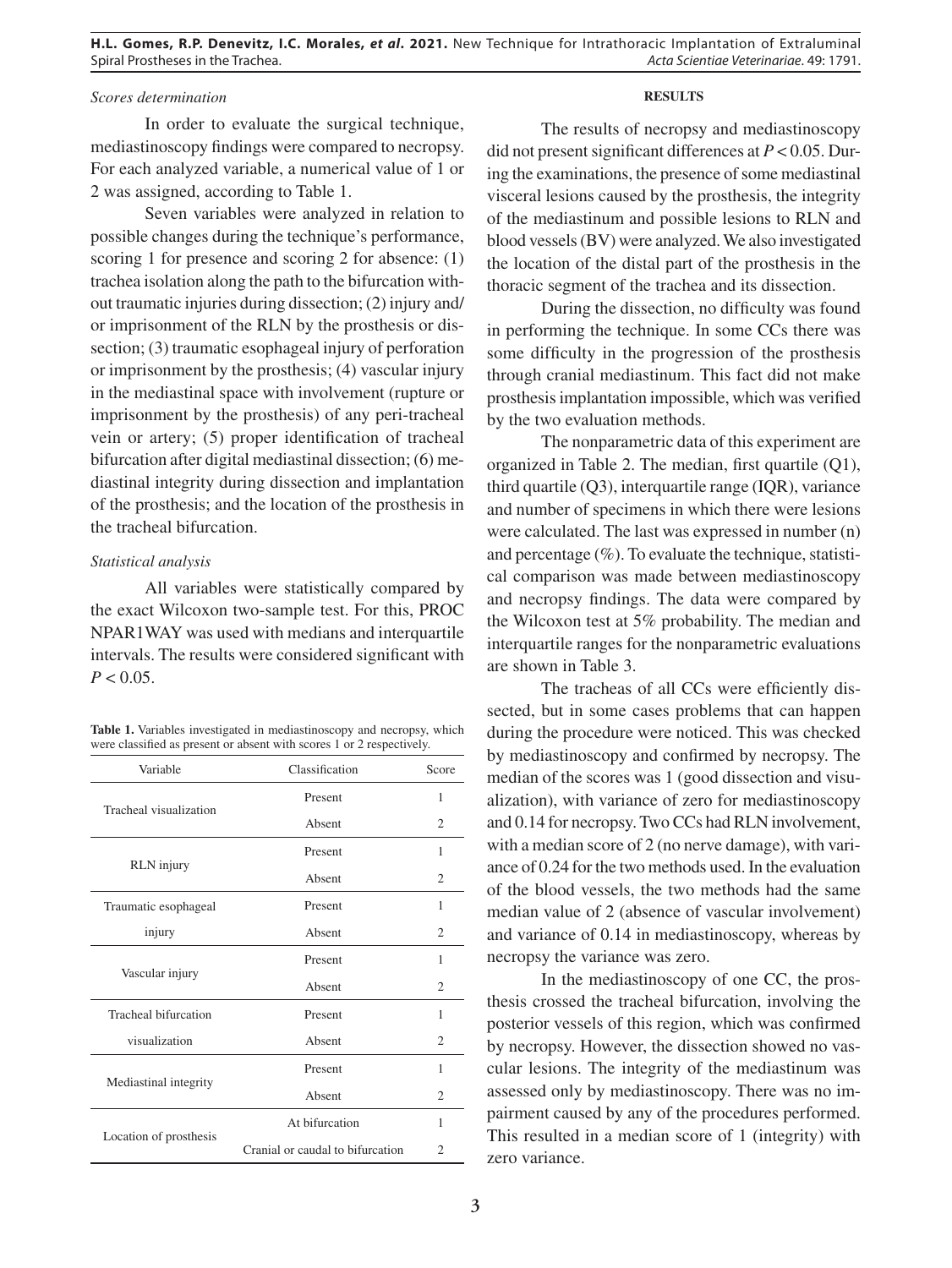Incarceration of the esophagus by the prosthesis was visualized in one CC, resulting in a median value of 2 (no impairment) and variance of 0.14.

In 3 CCs the bifurcation region was not well characterized during the endoscopic evaluation. During necropsy, it was possible to note that the dissection reached the site in question, but it was not possible to distinguish it from the surrounding tissue. The bifurcation of the trachea had a median value of 1 for both methods. However, the variance for mediastinoscopy was 0.24, whereas for necropsy it was zero.

When the positioning of the prosthesis was evaluated in relation to the tracheal bifurcation, identical values were obtained by both methods. The median score was 1, with variance of 0.62. These values were obtained in specimens of 2 CCs, in which the prosthesis was cranial to bifurcation, while in 1 CC the prosthesis extended beyond the tracheal bifurcation.

When comparing the medians and the interquartile ranges of the mediastinoscopy and necropsy by the Wilcoxon exact test, with 5% significance, there was no significant difference between the evaluations by these 2 methods.

| Variable                           | N      | Med            | Q1             | Q <sub>3</sub> | <b>IQR</b>     | Variance | Injury N $(\% )$ |
|------------------------------------|--------|----------------|----------------|----------------|----------------|----------|------------------|
| Mediastinoscopy                    |        |                |                |                |                |          |                  |
| Tracheal visualization             | 7      | 1              | 1              | 1              | $\Omega$       | 0.00     | 0(0)             |
| NLR injury                         | 7      | $\overline{2}$ | 1              | $\overline{2}$ | $\mathbf{1}$   | 0.24     | 2(28.57)         |
| BV injury                          | 7      | $\overline{c}$ | $\mathfrak{2}$ | $\overline{c}$ | $\overline{0}$ | 0.14     | 1(14.29)         |
| Tracheal bifurcation visualization | 7      | $\mathbf{1}$   | 1              | $\overline{2}$ | 1              | 0.24     | 2(28.57)         |
| Mediastinal integrity              | 7      | $\mathbf{1}$   | $\mathbf{1}$   | 1              | $\theta$       | 0.00     | 0(0)             |
| Traumatic esophageal injury        | 7      | $\overline{2}$ | $\overline{2}$ | $\overline{c}$ | $\Omega$       | 0.14     | 1(14.29)         |
| Location of prosthesis             | $\tau$ | $\mathbf{1}$   | $\mathbf{1}$   | 2              | 1              | 0.62     |                  |
|                                    |        | Necropsy       |                |                |                |          |                  |
| Tracheal visualization             | 7      | 1              | 1              | 1              | $\overline{0}$ | 0.14     | 1(14.29)         |
| NLR injury                         | $\tau$ | $\overline{2}$ | $\mathbf{1}$   | $\overline{2}$ | $\mathbf{1}$   | 0.24     | 2(28.57)         |
| BV injury                          | 7      | $\overline{2}$ | $\overline{2}$ | $\overline{2}$ | $\overline{0}$ | 0.00     | 0(0)             |
| Tracheal bifurcation visualization | 7      | 1              | $\mathbf{1}$   | 1              | $\theta$       | 0.00     | 0(0)             |
| Traumatic esophageal injury        | 7      | $\overline{c}$ | $\overline{2}$ | $\overline{2}$ | $\overline{0}$ | 0.14     | 1(14.29)         |
| Location of prosthesis             | 7      | 1              | 1              | 2              | 1              | 0.62     |                  |

**Table 2.** Descriptive analysis of nonparametric data obtained by radiographic analysis, mediastinoscopy and necropsy.

N: number of specimens; n: CC numbers with some impairment; (%): percentage of CCs with injury; Med: Median; IQR: interquartile range; Q1: first quartile; Q3: third quartile; NLR injury: impairment of at least one recurrent laryngeal nerve; BV injury: involvement of an important blood vessel in the mediastinum; Traumatic esophageal injury: esophageal impairment.

| Table 3. Evaluation of the implantation technique of the intrathoracic helicoidal prosthesis by mediastinoscopy and necropsy. |
|-------------------------------------------------------------------------------------------------------------------------------|
|-------------------------------------------------------------------------------------------------------------------------------|

| Variable                           | Mediastinoscopy | Necropsy      | $P$ -value* |
|------------------------------------|-----------------|---------------|-------------|
|                                    | $Med \pm IQR$   | $Med \pm IQR$ |             |
| Tracheal visualization             | $1 \pm 0$       | $1 \pm 0$     | 0.05        |
| NLR injury                         | $2 \pm 1$       | $2 \pm 1$     | 0.05        |
| BV injury                          | $2 \pm 0$       | $2 \pm 0$     | 0.05        |
| Tracheal bifurcation visualization | $1 \pm 1$       | $1 \pm 0$     | 0.05        |
| Mediastinal integrity              | $1 \pm 0$       | ٠             | 0.05        |
| Traumatic esophageal injury        | $2 \pm 0$       | $2 \pm 0$     | 0.05        |
| Location of prosthesis             | $1 \pm 1$       | $1 \pm 1$     | 0.05        |

Med: Median; IQR: interquartile range; NLR injury: involvement of at least one recurrent laryngeal nerve; BV injury: involvement of an important blood vessel in the mediastinum; Traumatic esophageal lesion: esophageal involvement. \*Significant at 0.05 probability by the exact Wilcoxon two-sample test.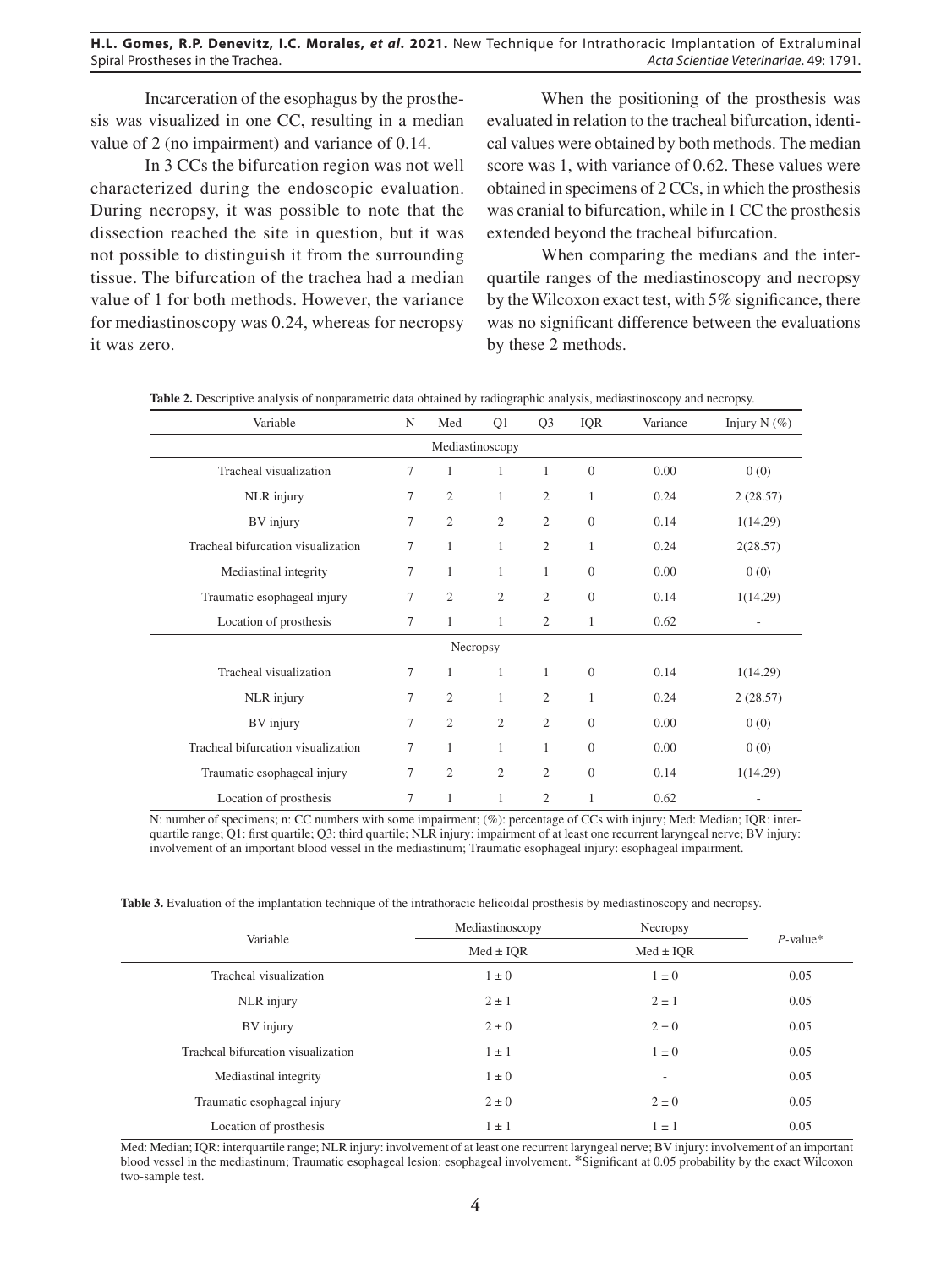## **DISCUSSION**

In our study, the placement of the extraluminal prosthesis in the thoracic tracheal segment through cervical access, followed by mediastinoscopy and necropsy, allowed evaluation and classification of the different degrees of impairment of peri-tracheal structures, as well as validation of the efficacy of mediastinoscopy during the procedure.

Mediastinoscopy as an evaluation procedure can pose some complications [2]. However, it is a safe method with minimal invasion for investigation and treatment of mediastinal diseases [11,16,18]. Regarding the trachea, dissection was efficient in all CCs. The median of the scores was 1 (good dissection and visualization), with variance of zero for mediastinoscopy and 0.14 for necropsy. This variance for necropsy occurred due to the persistence of adhesions in the manubrium region in one of the CCs. In the region where the defective dissection occurred, the trachea was dorsal at the point of insertion of the optic, so this site became a "blind spot" in the endoscopic evaluation. For the evaluation of the blood vessels, the 2 methods had the same median value of 2 (absence of vascular involvement) and variance of 0.14 in mediastinoscopy, whereas by necropsy the variance was zero. This demonstrates the suitability of the technique and its low invasiveness and low possibility of traumatic injury to the adjacent structures of the trachea [8]. A recent study describes controlling hemostasis as the key to better visualization by the surgeon and reduction of the risk of iatrogenic nerve damage, especially the nerves in the area of the thorax entrance. The use of mediastinoscopy allows maintaining the endoscopic view of the mediastinal structures adjacent to the thoracic trachea, thereby minimizing injuries to the adjacent structures [12].

In this experiment, the entire tracheal circumference was dissected to allow implantation of the prosthesis and was performed non traumatically due to the low invasiveness, preserving important structures and mitigating possible complications [10,17].

Two CCs had RLN involvement (28.57%). This complication, although undesired, occurs due to the proximity of the RLN to the trachea [3,12], and the risk of nerve injury can occur without the involvement of the prosthesis [2]. Thus, it is a complication that must be considered, which imposes the need for careful dissection. We reached a median score of 2 (no nerve damage), with variance of 0.24, for the 2 methods used. Laryngeal paralysis is an important complication related to injury to the RLN during tracheal dissection for the implantation of the extraluminal prosthesis and placement of the ring, occurring in 11% to 21% of cases [3,14]. Some studies have described the association of a prophylactic technique for laryngeal paralysis, combining lateralization of the arytenoid with implantation of extraluminal prostheses, since concerns about this complication are associated with the potential risk to life. On the other hand, we believe that a complete postoperative evaluation can direct patients with this change in the immediate postoperative period, with arytenoid lateralization being performed only in patients with indication [3]. In a study in which 54 dogs received an extraluminal tracheal prosthesis, only 2% had unilateral laryngeal paralysis in the postoperative period, and this was corrected in a second surgical procedure using the arytenoid technique, with lateralization and consequent clinical improvement of the patient [12].

In the mediastinoscopy of 1 CC, the prosthesis crossed the tracheal bifurcation, involving the posterior vessels of this region, which was confirmed by necropsy. However, the dissection showed no vascular lesions. The mediastinal region is anatomically hard to access due to the large number of important small structures present [6,7]. Therefore, it is necessary for the surgeon to have experience in accessing and manipulating this region [11,16]. This result shows that the technique is not highly traumatic and can be successfully performed even though it is applied in the region of the mediastinum.

The integrity of the mediastinum was assessed only by mediastinoscopy. There was no impairment in any of the procedures performed. This resulted in a median score of 1 (integrity) with zero variance. Reports demonstrate that mediastinal rupture results in iatrogenic pneumothorax, which in most cases is treatable with thoracic drainage [2]. In this experiment, no rupture of the mediastinum was detected, demonstrating the adequacy of the proposed technique and its low invasiveness. The mediastinal pleura of the dog is not complete, and  $CO<sub>2</sub>$  can pass from the mediastinal space to the right and/or left pleural space [18]. This is an important consideration, since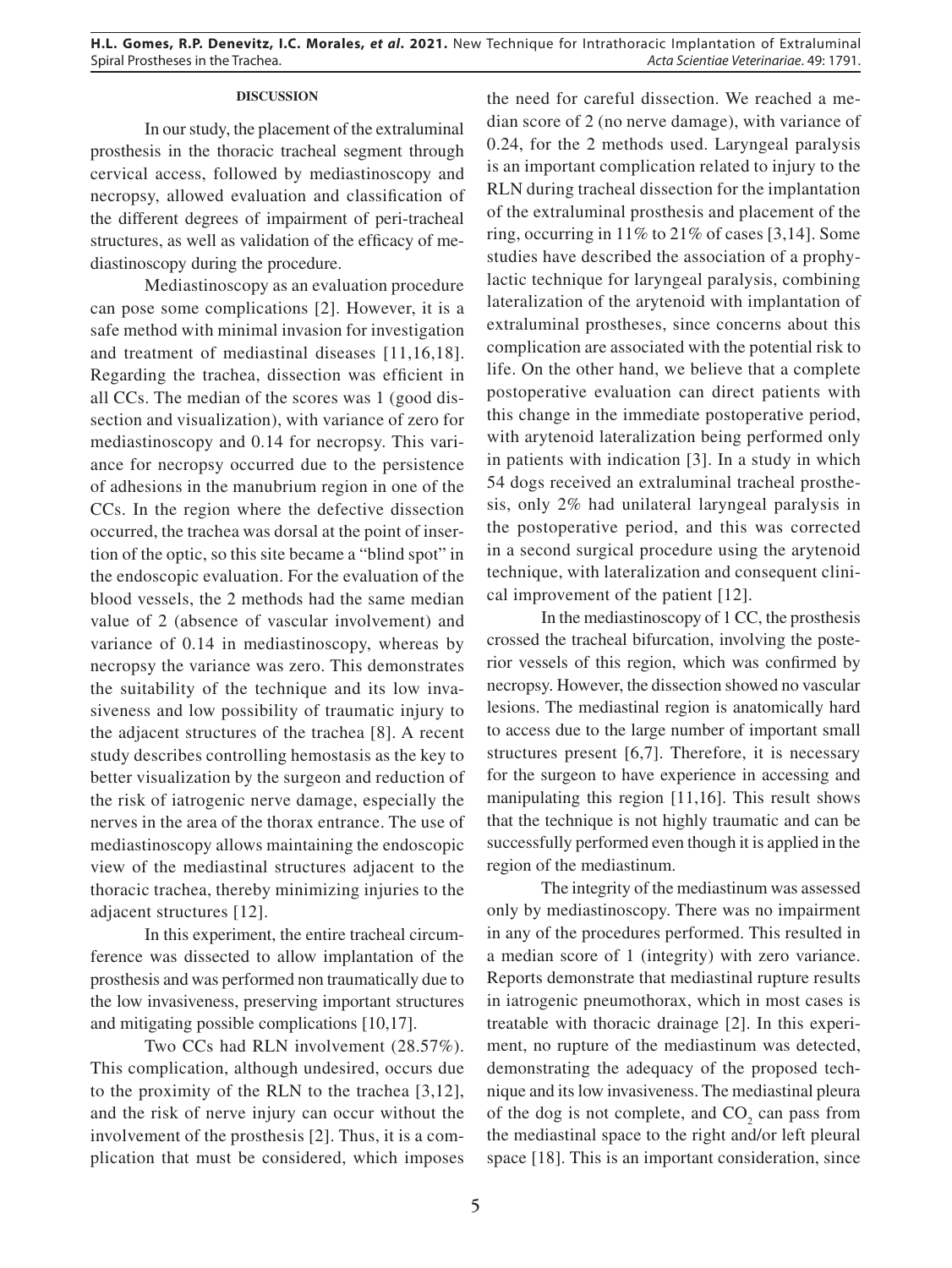it can lead to intraoperative pneumothorax and then to airway hypertension during ventilation. In our study, the procedure was performed on cadavers, but a future study might suggest *in vivo* by pneumatic mediastinoscopy suggests postoperative thoracentesis. The bifurcation of the trachea had a median value of 1 for both methods. However, the variance for mediastinoscopy was 0.24, whereas for necropsy it was zero. In 3 CCs, the bifurcation region was not well characterized during the endoscopic evaluation. During necropsy, it was possible to note that the dissection reached the site in question, but it was not possible to distinguish it from the surrounding tissue. The azygos arch, bronchial artery, heart plexus and lung plexus of vagus nerve are preserved, so the incidence of postoperative cardiopulmonary complications through transmediastinal access is minimized, thus expanding the indications for surgery, especially for elderly patients and patients with cardiopulmonary comorbidities [18]. These observations were proven by the procedures performed in this experiment.

The insufflation of  $CO<sub>2</sub>$  into the mediastinum enlarged the surgical space, which was helpful to fully expose the thoracic trachea and the adjacent structures such as the esophagus and RLN. But with the pressure caused by the pneumediastinum, we observed inversion of the tracheal muscle and temporary reduction in the tracheal diameter.

The esophagus is an important organ located near the trachea along its entire extension, and the injection of CO2 into the mediastinum makes the surgical field clearer, thus making the separation of esophagus easier and [8,18]. Hence, caution is necessary to avoid compromising this organ. In this study, 1 CC had esophagus encased by the prostheses. This was confirmed by mediastinoscopy and necropsy. This resulted in a median value of 2 (no impairment) and variance of 0.14.

When the positioning of the prosthesis was evaluated in relation to the tracheal bifurcation, identical values were obtained by both methods. The median score was 1, with variance of 0.62. These values were obtained in 2 CCs, in which the prosthesis was cranial to bifurcation, while in 1 CC it was caudal. Despite this abnormal and undesired position in these cases, we believe that because the prosthesis is positioned covering a large portion of the trachea, this fact will not represent an additional risk factor, and that it can

be solved with adequate measurement of the prosthesis and thoracic trachea, as well as with the appropriate metric graduation of the prosthesis in question.

The surgery by pneumatic mediastinoscopy is more difficult than thoracoscopy, since the medial thoracic entry to the sternum is very narrow, which causes the endoscopic instruments to clump and interfere with each other in the mediastinum [18]. Another factor is the limited mediastinal space, which is smaller than the thoracic cavity, so a small hemorrhage during the operation can make the anatomical space unclear, resulting in operational difficulties. These considerations are important, but by using technique proposed in this study, these factors are minimized due to the ease of technical implantation of the extraluminal tracheal stent, without the need for several instruments competing in the inflated mediastinal space.

No statistical differences were found between the 2 evaluation methods for the analyzed variables. This demonstrates the strong potential of the proposed evaluation techniques.

# **CONCLUSION**

The implantation of the prosthesis in the thoracic trachea is possible by the cervical route, using atraumatic instruments for dissection and digital guidance through the median opening in the cranial thoracic region. Pneumatic mediastinoscopy was efficient during the implantation procedure. It is possible to evaluate the dissection of the trachea, to enable prevention or identify possible complications such as hemorrhage or injury of the RLN and pneumothorax, as well as to confirm the proper positioning of the implant at the end of the procedure.

*Funding*. This work was financially supported through grants from the CAPES (Coordination of Improvement of Higher Education Personnel) and Animal Science Graduate Program of the Darcy Ribeiro North Fluminense State University. The funders had no role in the design of the study, data collection, analysis and interpretation of data, or writing of the manuscript.

*Ethical approval***.** The present study was submitted to the Animal Use Ethics Committee (CEUA) of the Northern Fluminense State University Darcy Ribeiro. The experiment was conducted in full compliance with all applicable research ethics and animal welfare regulations developed by The National Animal Experimentation Control Board (CONCEA).

*Declaration of interest***.** The authors report no conflicts of interest. The authors alone are responsible for the content and writing of paper.